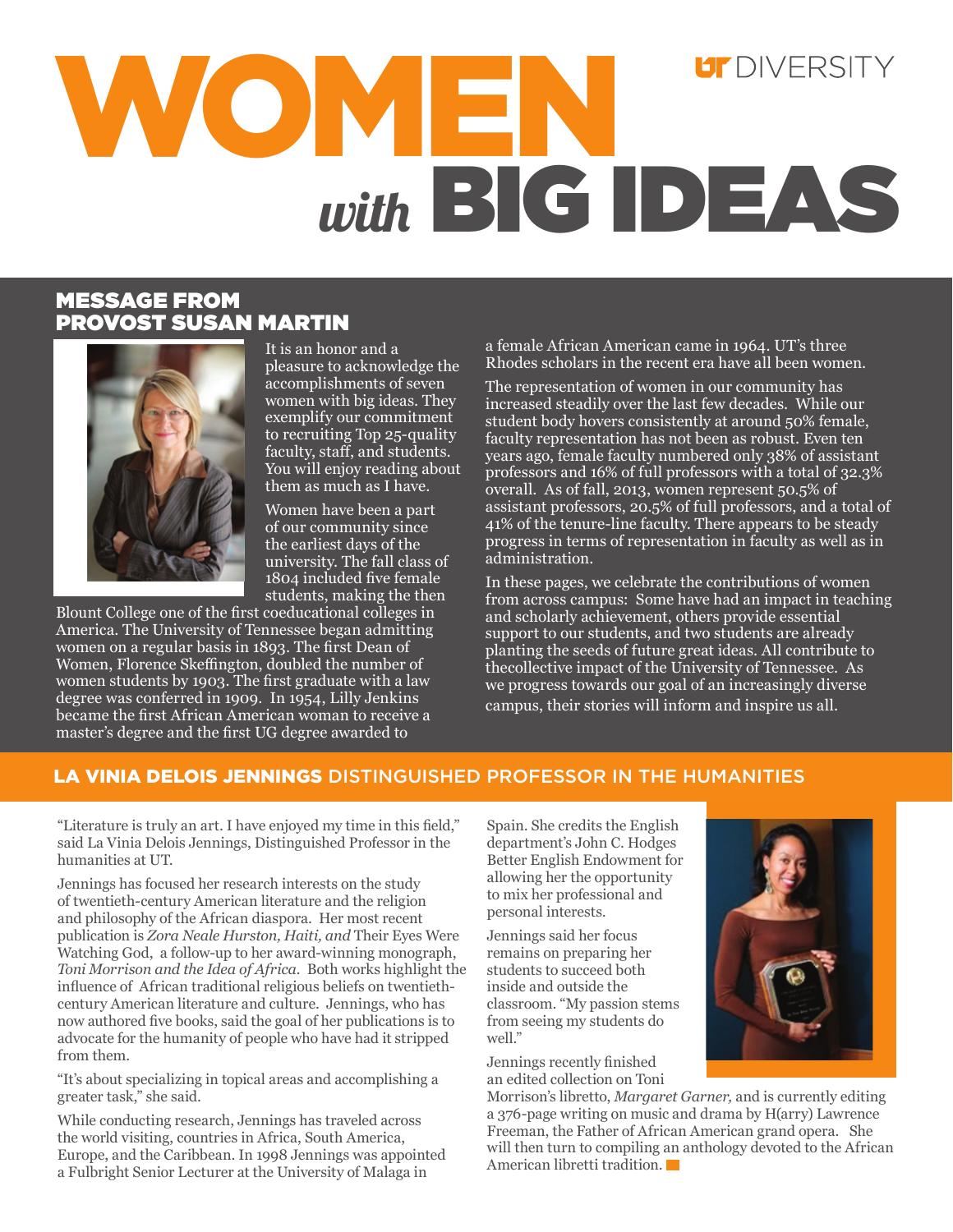#### STELLA BRIDGEMAN-PRINCE ASSISTANT DIRECTOR, STUDENT SUCCESS CENTER



Working in the Student Success Center (SSC) and directing the UT Lead program, Stella Bridgeman-Prince, assistant director at the SSC, has over 12 years of experience in higher education. She has progressed from an academic advisor to an assistant director while broadening her scope of experiences through coordinating outreach for

the SSC, directing the tutoring program and teaching first year studies and counselor education.

She is responsible for putting in place student success initiatives and best practices to provide first-year students with access to academic resources. Prince also leads the SSC's UT Lead Summer Institute, a five-week summer program designed to give incoming freshmen a jump-start to the freshman year.

"This program helps students gain a better understanding of what is expected of them as UT Students," Prince said. "We try to prepare them for a successful and holistic first-year experience."

In addition to Prince's day-to-day duties at the SSC, she remains heavily involved in campus committees including the Appeals Committee, the Life of the Mind Committee, the Graduate School of Education Student Recruitment Committee, and the Advising Committee.

"I try to stay involved so that I am aware of the needs of the campus community and to provide input that will enhance our students academic experience," she said.

Recently, Prince began working on a pilot program geared towards mentoring first-generation college students. The program, which started with fifteen student participants, gives students an opportunity to work with faculty and staff members who were also first-generation college students.

Currently, Prince is working on bringing an Academic Coaching certification program to the Student Success Center. She is a certified advanced level academic coach. My goal for this academic year is to be become a certified academic coach trainer through the National Tutoring Association, stated Prince. Not only is she working to bring new initiatives to the institution she is very much an advocate for all students. "I had a great mentor and she assisted me in so many ways, because of that I want to position myself to give back" Prince said.

 "If I can impact at least one student in the way that I was impacted, then I think I have succeeded in my role." $\blacksquare$ 

#### STEPHANIE TERMAATH ASSISTANT PROFESSOR, COLLEGE OF ENGINEERING

"Teaching is something that I have always wanted to do; it's my dream job," said Stephanie TerMaath, assistant professor in the College of Engineering.

After a twelve-year venture across the country, TerMaath returned to academia in 2012 when she joined UT's faculty. Prior to her current position, TerMaath worked in North Carolina managing a physics-based computing group at Applied Research Associates . Before moving to North Carolina, TerMaath lived and worked in California and Texas.

"Having worked at different places and in several cities, I was able to build a network which has been beneficial to my students," she said.

In 2013, TerMaath took a group of students to California to visit Boeing, where TerMaath previously worked. While there, students toured the facility and learned about the operations of Boeing and available job opportunities. TerMaath plans to continue to take her students on field trips that will expose them to a variety of career opportunities in engineering.

"There is nothing more important than exposing students to available opportunities and helping them to realize their dreams and goals," TerMaath said. "I tell students that they need to be an expert in a core area while concurrently developing a broad understanding of engineering. This educational background will enable them to be a valuable member on the multidisciplinary teams that will solve the challenges facing our world."

TerMaath's commitment to her students' success led her to develop a pilot project that provides an integrated education encompassing hands-on training and professional preparation for women pursuing advanced degrees in engineering. In early 2014, TerMaath helped lead three of her students to compete and place in national and regional research conferences.

"Having a support network is crucial," TerMaath said. "Several of my students have decided to receive advanced degrees because of the mentoring relationship I was able to build with them."

In February TerMaath helped lead three of her students to compete and place in national research and writing conferences. At the 2014 TSLAMP (Tennessee Louis Stokes Alliance for Minority Participation) Undergraduate Research Conference in Nashville, one of her students won second place for best engineering research.

"She was only a sophomore. Mentoring and support really does work," TerMaath said. "It's truly exciting to watch my students blossom. There is nothing more rewarding."



# WOMEN *with* BIG IDEAS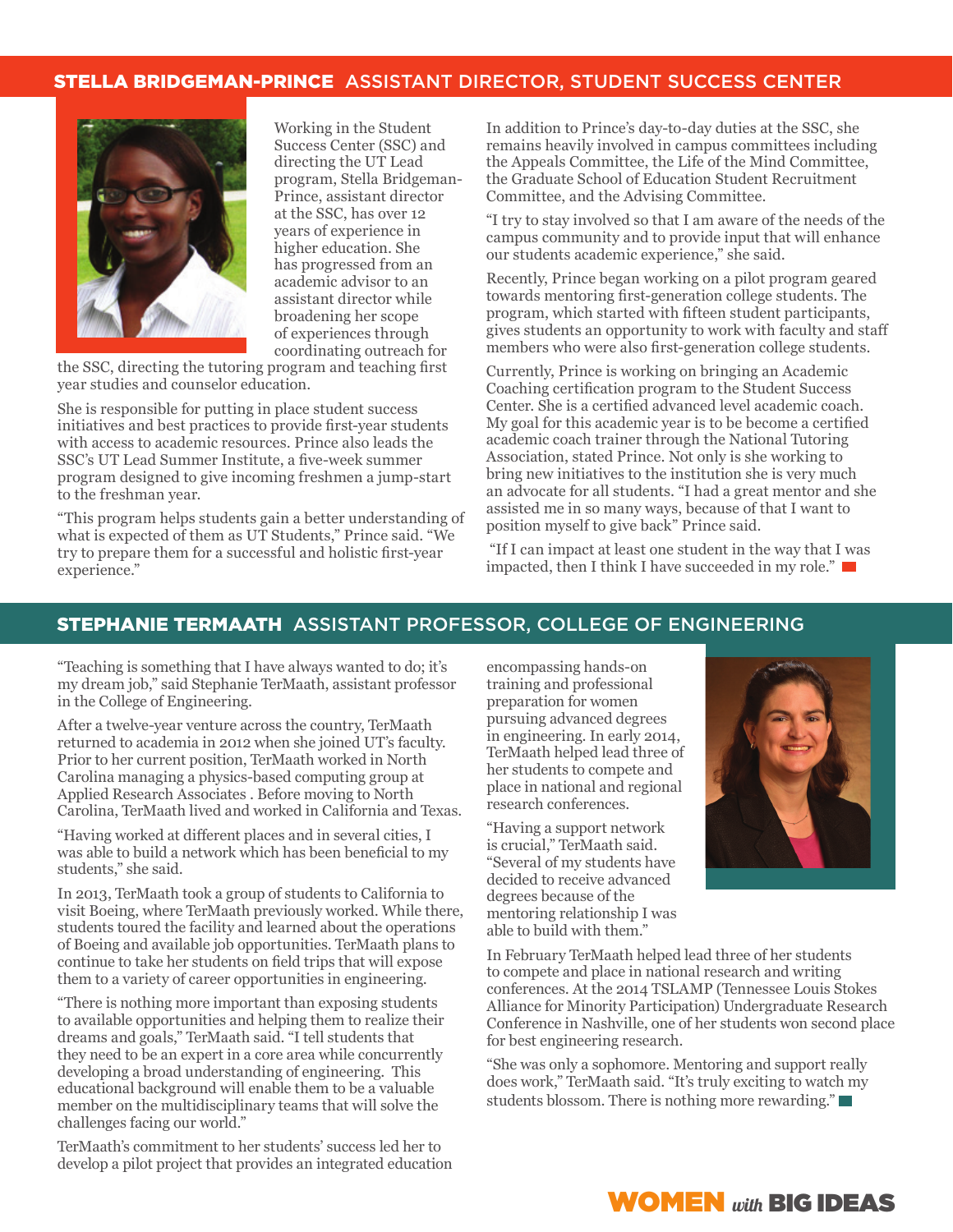## JACQUELINE JOHNSON ASSOCIATE PROFESSOR OF BIOMEDICAL ENGINEERING

Jacqueline Johnson, an Associate Professor of Biomedical Engineering at the UT Space Institute, is working to enhance the quality of services dentists are able to provide to their patients.

For the past twelve years Johnson has focused her research on medical imaging and medical device development in which she and her students are redesigning medical imaging plates used in the dental industry. Johnson is looking at commercialization projects with hopes of getting the new plate design on the market within the next two years.

"I try to do projects that are useful to the students," Johnson said. "My student researchers have really enjoyed this project."

Johnson joined the UT faculty in 2007 after having worked for twelve years as a staff scientist with Argonne National Laboratory. Prior to her position at Argonne, Johnson served on the faculty of John Moore University in the United Kingdom. Johnson says UT was the perfect opportunity for her to return to academia.

"I liked the technical setting here. It was a great fit for my goals as a professor." Since joining the faculty, Johnson

has also served on several national boards, including the review boards for the National Institute of Science and Technology and the National Science Foundation. Recently, Johnson was selected to help organize the 2015 Conference for the Physics of Non-Crystallizing Solids, scheduled to take place in Niagara Falls. Several of Johnson's students will accompany her to the conference.



"It will serve as a good experiences for our students," said Johnson.

# JULIET MEGGS DOCTORAL STUDENT, COUNSELING PSYCHOLOGY



Juliet Meggs, a doctoral student in counseling psychology at UT, has taken on a role that she considers to be bigger than herself.

"It's never just about me. I wanted to give transgender people a space for others to learn more," she said.

In the fall of 2011 Meggs began hosting seminars entitled Trans 101. The

seminars, which are geared towards informing the Knoxville community about transgender identities, were inspired by what Meggs saw as a lack of discussion surrounding gender identities.

"People just didn't know that transgender people existed and I wanted to provide that space for people to learn," Meggs said.

In addition to her roles as a doctoral student, graduate assistant, and practicum therapist with the Student Counseling Center, Meggs continues to visit classrooms to give presentations on transgender identities. Meggs has also

given Trans 101 presentations to student and community organizations. Although Meggs admits the many roles she has can be a lot to juggle, she has given over sixty presentations for classes, colleges, community groups, and conferences. These presentations cover information on diverse transgender issues including basic questions about gender identity, explorations of transgender sexuality, and transgender representations in the media.

"I feel like I have been able to help create space for transgender people on campus. I hope these sessions will continue even after I graduate," said Meggs.

Meggs, now a fourth-year doctoral student, has proposed a dissertation topic on the study of the transgender community and internalized transphobia. Through her research she hopes to understand the internalized messages that transgender persons hold about themselves and how they are able to overcome negative signals sent to them by society. Upon graduation Meggs is committed to continuing her work as a therapist on a college campus. It's easy to see that Meggs has dedicated her life to serving others.